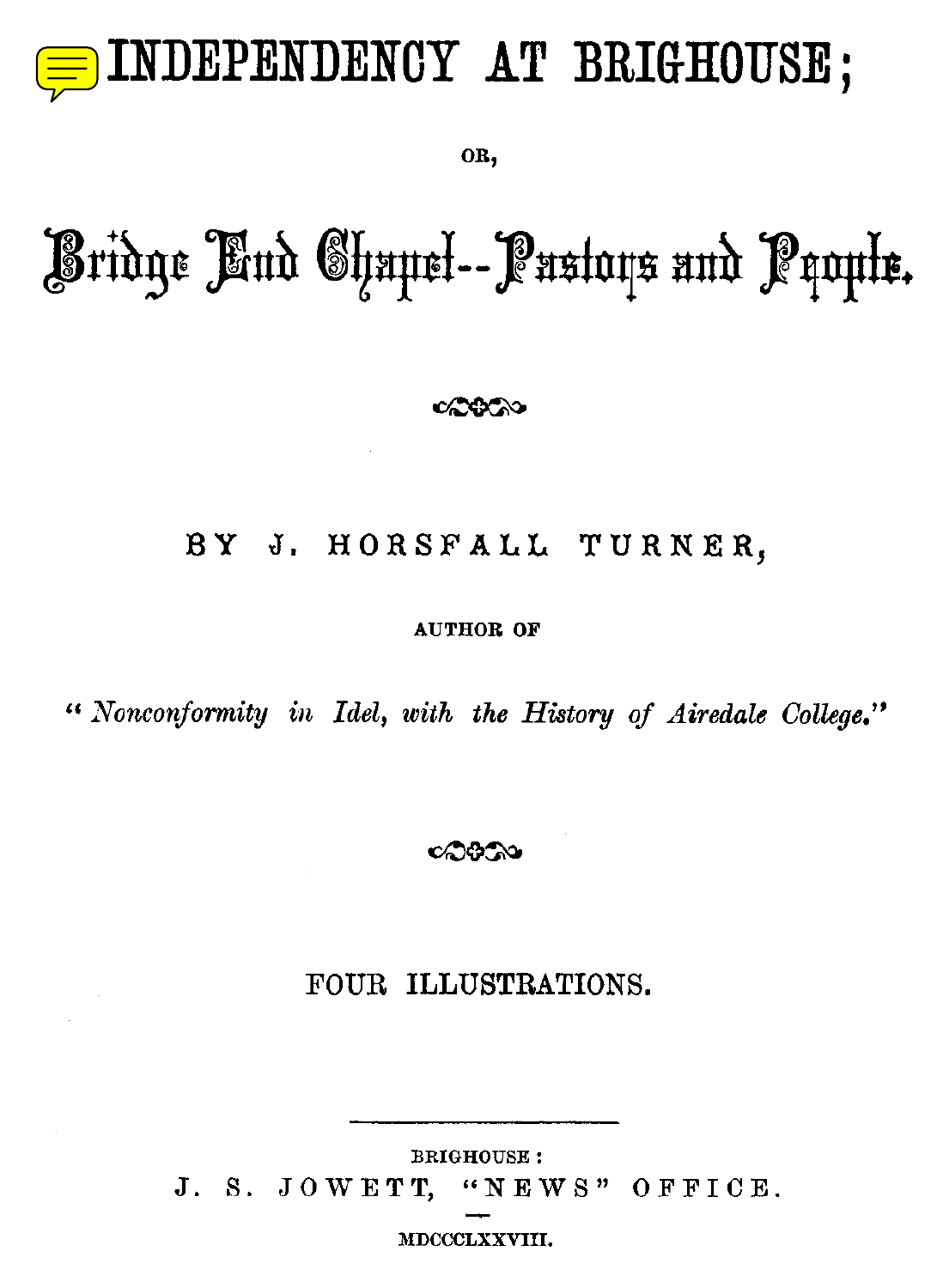

BRIDGE END CHAPEL.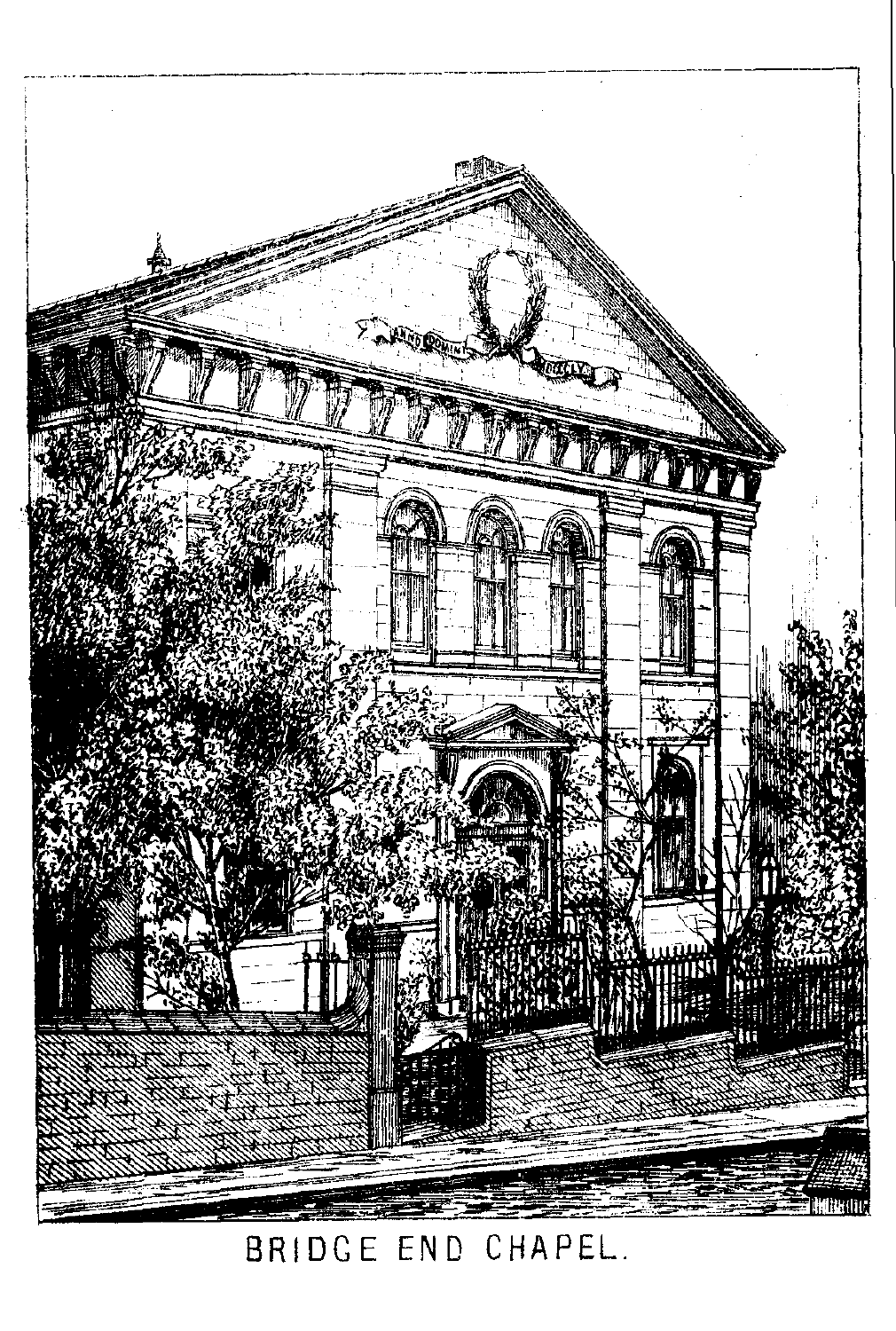#### AS A

### CENTENARY MEMORIAL

**OF THE BIRTH OF**

## ABRAHAM HORSFALL,

OF RASTRICK COMMON,

(A POOR MAN-BUT RICH IN FAITH AND GOOD WORKS,)

THIS HISTORY OF BRIDGE END CHAPEL-

**A PLACE OF ESPECIAL ENDEARMENT TO HIM,**

**HIS RELATIVES AND DESCENDANTS -**

IS PUBLISHED BY HIS ELDEST GREAT-GRANDSON.